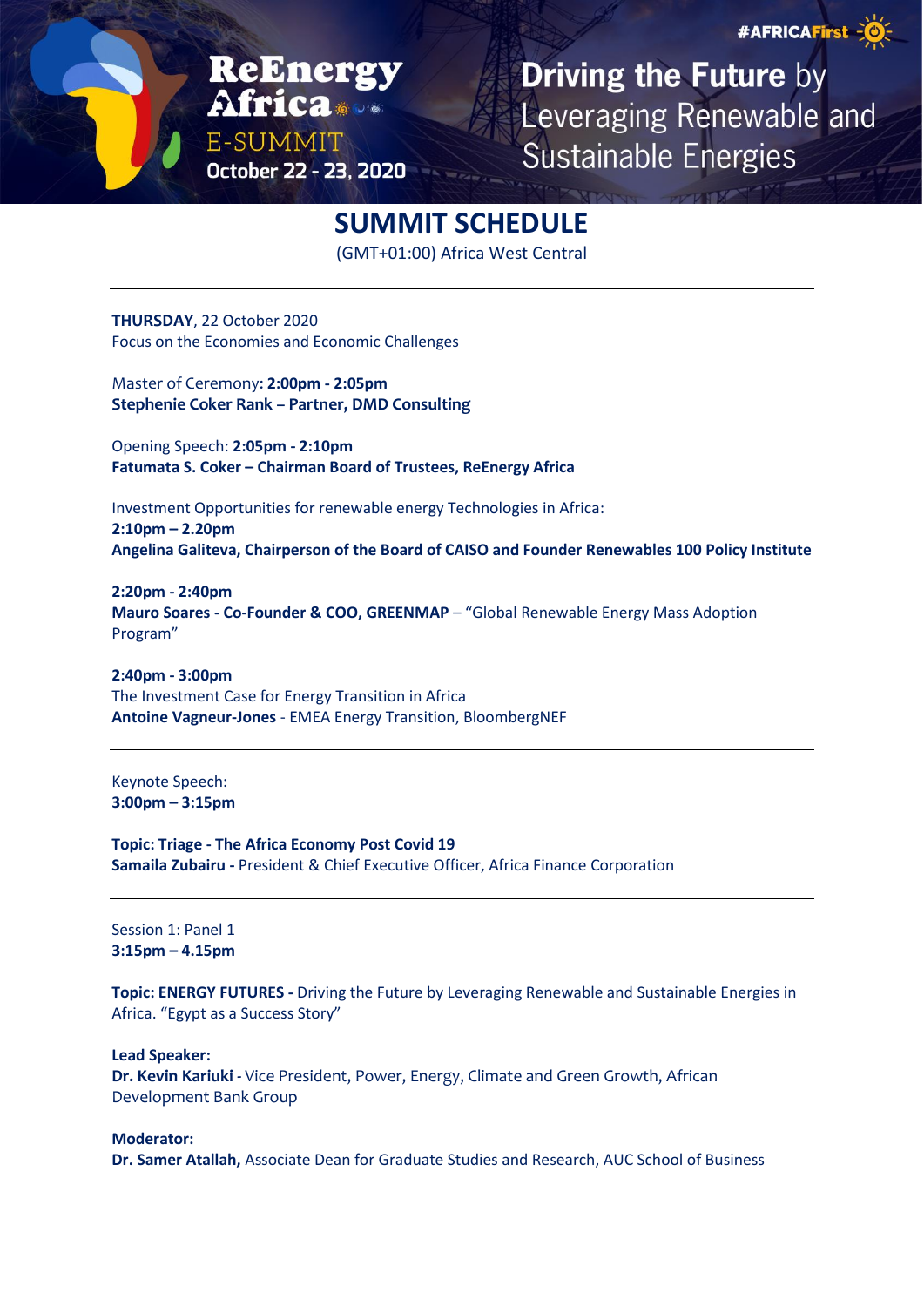**Panelists: Ms. Lamia Youssef -** Ministry of Electricity and Renewable Energy **Mr Khaled El Degwy -** Concessions Director Orascom Construction **Mr Ahmed Zahran -** CEO and Co-founder KarmSolar **Mr Christos Argyriou -** Executive Director, Qalaa Holdings

Opening the Expo Hall -

Session 2: Panel 2 **4.15pm – 5.00pm**

**Topic: Reducing operational cost of Corporations and major Data centers through Renewable Energy and storage technologies**

**Lead Speaker: Dr. Ayotunde Coker -** Managing Director/Chief Executive Officer, Rack Centre

**Moderator: Adejoke Adekunle** - CEO VVM Group

**Panelists:**

**John Kidenda -** Director of Software, Analytics and Customer Support, PowerGen Renewable Energy

**Prof. Eicke R. Weber** - Chair, European Solar Council ESMC, Former Director, Fraunhofer ISE, Freiburg

**Juliet Ehimuan** – Country Director, Google West Africa, Nigeria

Session 2: Panel 3 **5:00pm - 6:00pm**

**Topic: Infrastructure Investments in renewable energy and the challenge of State impunity**

**Lead Speaker: Dr. Andrew S. Nevin, PhD -** Partner & Chief Economist, PwC Nigeria

**Moderator: Toyosi Craig -** Energy Business Development Leader, Blockpower

**Panelists:**

**Adepeju Adebajo -** Chief Executive Officer, Lumos Nigeria

**Dirk Hendricks -** Secretary General, European Renewable Energies Federation (EREF)

**Maged K. Mahmoud -** Acting Executive Director, Regional Center for Renewable Energy and Energy Efficiency (RCREEE)

**Yewande Sadiku -** Executive Secretary/CEO, Nigerian Investment Promotion Commission

**Day 1 close THURSDAY**, 22 October 2020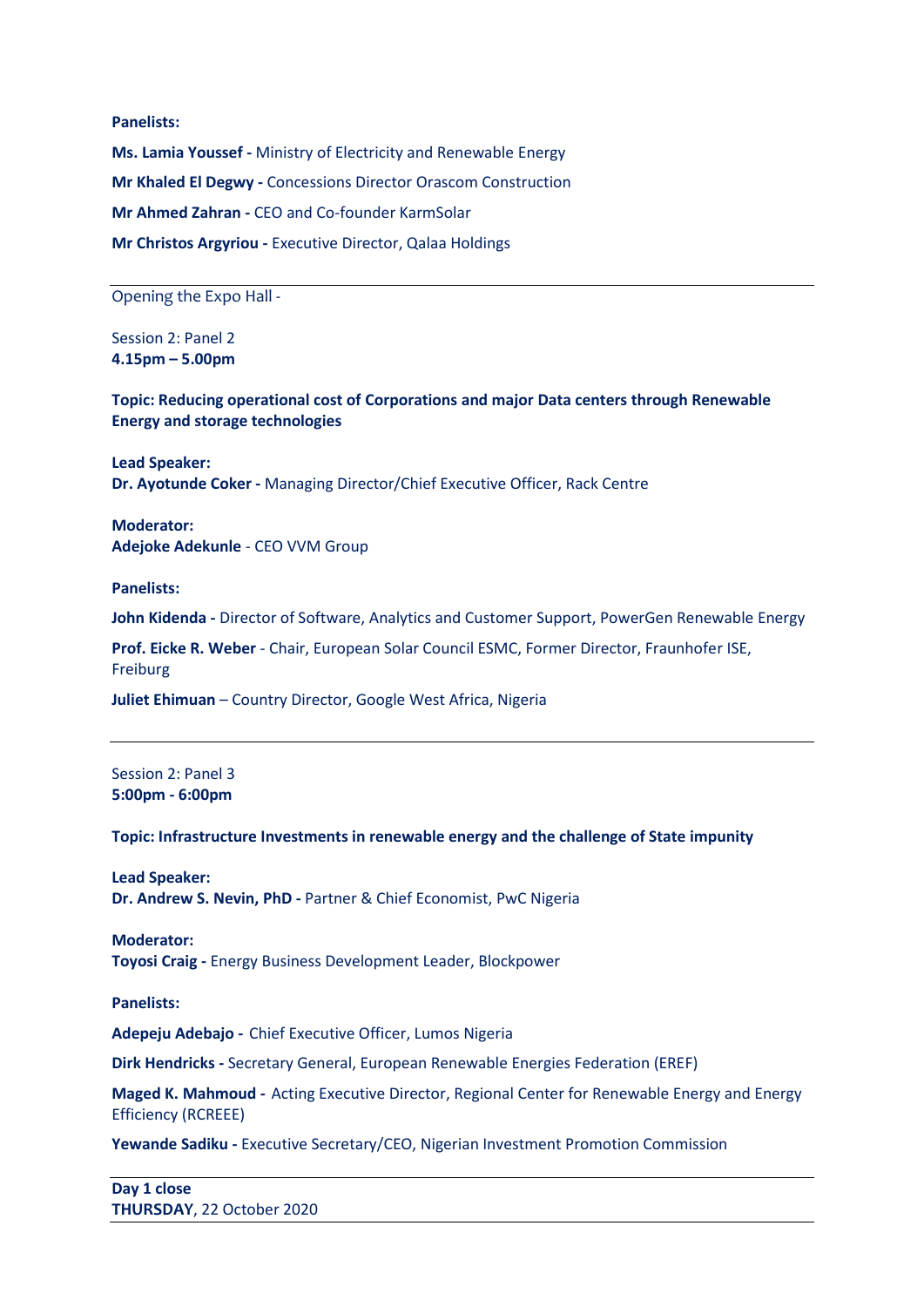**FRIDAY**, 23 October 2020 Focus on Regulatory Issues

Master of Ceremony: **2:00pm - 2:05pm Stephenie Coker Rank – Partner, DMD Consulting**

Success Stories: 1 **2:05pm - 2:25pm Caitlyn Hughes -** Executive Director, Solar Cookers International

Success Stories: 2 **2:25pm – 2.45pm Urs Riggenbach -** Chief Operating Officer, Solar Fire Concentration Ltd

Success Stories: 3 **2:45pm – 3.00pm Olasimbo Sojinrin -** Country Director, Solar Sister Nigeria

Session 1: Panel 1 **3:00pm – 4.00pm**

**Topic: Overview of Policy and Regulatory Challenges** – A Catalyst for Growth, Investment & Employment

**Lead Speaker Ozim Ifeoma Obasi –** Executive General Counsel, GE Gas Power, Sub-Saharan Africa GE

**Moderator Oyeyemi Oke –** Partner, AO2 LAW

**Panelists**

**Temilolu N. 'Seun Ashamu** - Honourable Commissioner for Energy & Mineral Resources

Oyo State Government

**Anita Otubu** - Head, Programme Management Unit, Nigeria Electrification Project (NEP)

**Donald Ibebuike** - Managing Partner & Head Oil, Gas & Energy Practice Group, Foundation **Chambers** 

**Dolapo Kukoyi** - Partner, Detail Commercial Solicitors

**FRIDAY**, 23 October 2020 Session 2: Panel 2 **4.00pm – 5.00pm**

**Topic: Opportunities for Women within the Sustainable Energy Sector**

## **Lead Speaker**

**Dr. Irene Giner-Reichl -** Austrian Ambassador to Brazil & Suriname and President of Global Forum for Sustainable Energy, Austrian Foreign Ministry